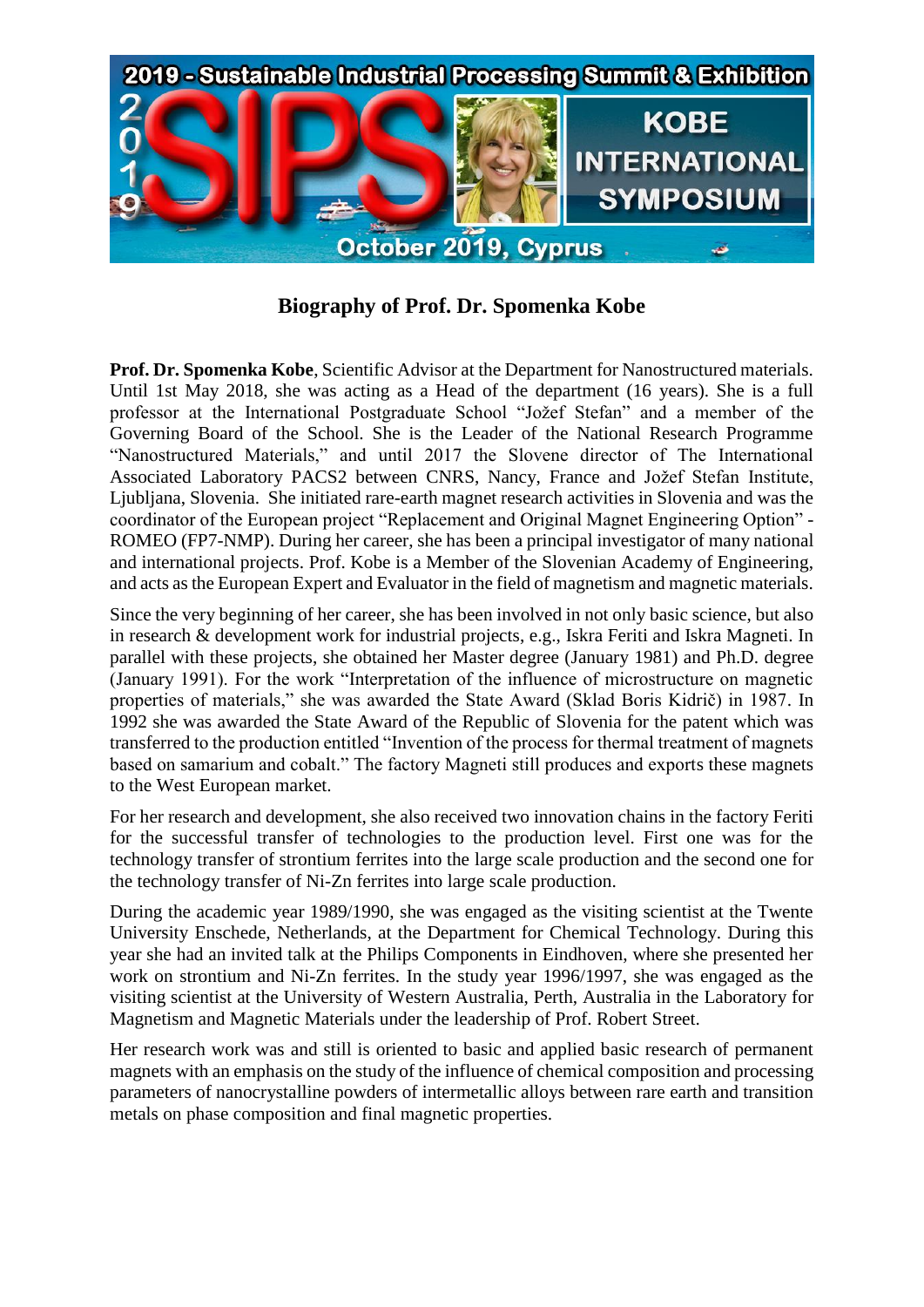These powders serve as the basis for the production of state-of-the-art high-energy sintered and bonded magnets. The processing of nanocrystalline powders based on intermetallic alloys Sm-Co, Nd-Fe-B and Sm-Fe-N are limited to modern ecologically sound technologies.

She is best known internationally as the founder and holder of the field of permanent magnetic materials on the basis of rare earth and transition metals in Slovenia. She is also a long-standing representative of Slovenia in the International Advisory Board for this area.

The complexity of her work is evident from her entire research and development opus. In her field of activities, she combines basic research, applied research, and the educational profession. The results are reflected in high-quality basic research, as evidenced by published works in foreign magazines with a high citation factor for materials, as well as invited lectures at foreign universities and international and domestic conferences. The effectiveness of her applied research is evident from the transfer of IJS-developed technologies into production, and in the number of granted domestic and foreign patents and technical improvements.

Her educational activity is evident from the pedagogical work at the Faculty of Natural Sciences and Technology, the University of Ljubljana, and in her work with mentoring postgraduate students She continues her educational work at the Jožef Stefan International Postgraduate School, where she is also a Deputy President for the Department of Nanosciences and Nanotechnology. It should be emphasized that she is also a member of the Commission for the defense of doctoral theses at foreign universities (the University of Birmingham, University of Eindhoven and Trinity College Dublin).

She has demonstrated essential competencies in the acquisition of financial resources in international and domestic spaces, in the management of program groups, in the sixteen-year leadership of the department, and the management of numerous foreign and local research and development projects.

Over the past ten years, in addition to magnetic materials based on intermetallic alloys of rare earth and transition metals, she expanded her research field to complex alloys as part of the collaboration in the NoE CMA (Complex Metallic Alloys) European Network of Excellence. Through this Network, the Magnetic materials group she runs has been included in two new research areas, i.e., magnetocaloric materials and quasicrystals for storage of hydrogen. In a short period, they achieved the top level of global expertise in both areas of research, and she was also a mentor for two completed doctorates (Benjamin Podmiljšak, Andraž Kocjan). Benjamin Podmiljšak is the holder of the European Doctorate because the European Commission funded his work under NoE CMA.

In parallel with the research and management of permanent magnetic materials, Prof. Kobe significantly contributed to the establishment of the International LIA Laboratory between French CNRS / University Lorraine and the IJS, and until 2017 she was the Slovenian director of the Laboratory. The International Laboratory has a great perspective not only in basic research, but the results so far show the attractive magnetic and catalytic properties of some new materials with a vision of practical use.

During the period of the European Network of Excellence - Complex Metallic Alloys (NoE CMA), she was Deputy Director of Euroschool and a Slovenian leader in two socially engaged European projects promoting women in science: "Strengthening the role of Women Scientists in Nano Science" (2005-2008) and "Diversity" (2009-2011) - promotion of women in leading positions in the field of materials science. Since 2009, she is a member of the European Integrated Center for the development of new metallic alloys and compounds.

In her field of research, she also acts as a reviewer of articles in journals with high impact factors, including J. Appl. Phys., Journal of Physics and Chemistry of Solids, Journal of Alloys